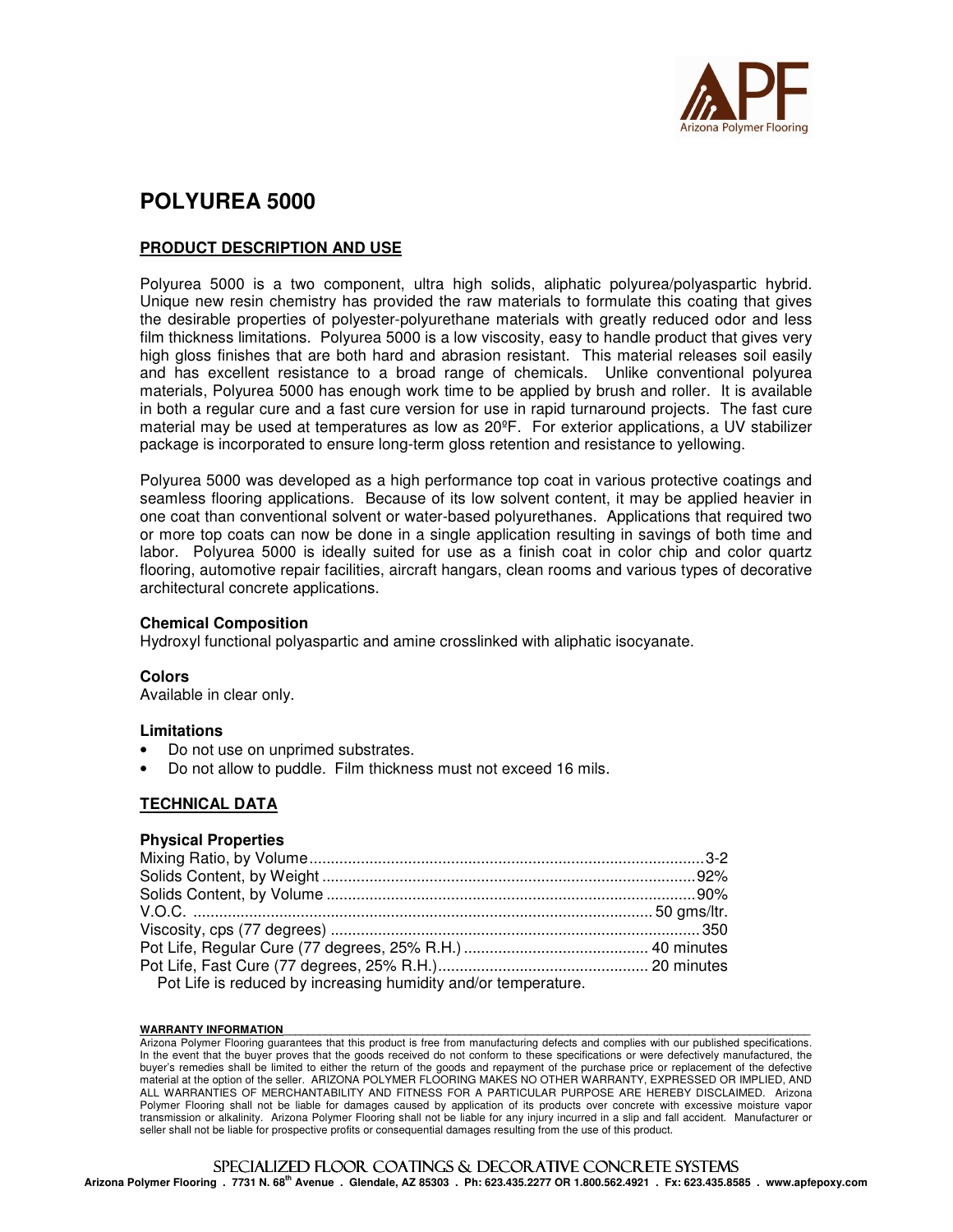# **Physical Properties (Cont'd.)**

| Dry Times., Regular Cure Material (77 degrees, 25% R.H)<br>Light Traffic 12 hours<br>Vehicle Traffic5 days<br>Full Chemical Resistance7 days                            |  |
|-------------------------------------------------------------------------------------------------------------------------------------------------------------------------|--|
| Dry Times., Fast Cure Material (77 degrees, 25% R.H.)<br>Vehicle Traffic 24 hours<br>Full Chemical Resistance 72 hours                                                  |  |
| Dry Times., Fast Cure Material (30 degrees, 25% R.H.)<br>Dry to Touch 3 hours<br>Light Traffic 9 hours<br>Vehicle Traffic 48 hours<br>Full Chemical Resistance 72 hours |  |

#### **Performance Properties**

| Tabor Abrasion (1000 gm. load 1,000 cycles, CS17 wheel) 36 mg loss |  |
|--------------------------------------------------------------------|--|

#### **CHEMICAL AND STAIN RESISTANCE (ASTM D-1308 24 HOUR IMMERSION)**

#### **GENERAL INFORMATION**

### **Moisture Vapor Emissions/Alkalinity Precautions**

All interior concrete floors not poured over an effective moisture vapor retarder are subject to possible moisture vapor transmission and related high levels of alkalinity that may lead to blistering and failure of the coating system. It is the coating applicator's responsibility to conduct calcium chloride and relative humidity probe testing to determine if excessive levels of vapor emissions or alkalinity are present before applying any coatings. These test kits are available from APF. Arizona Polymer Flooring and its sales agents will not be responsible for coating failures due to undetected moisture vapor emissions or related high levels of alkalinity.